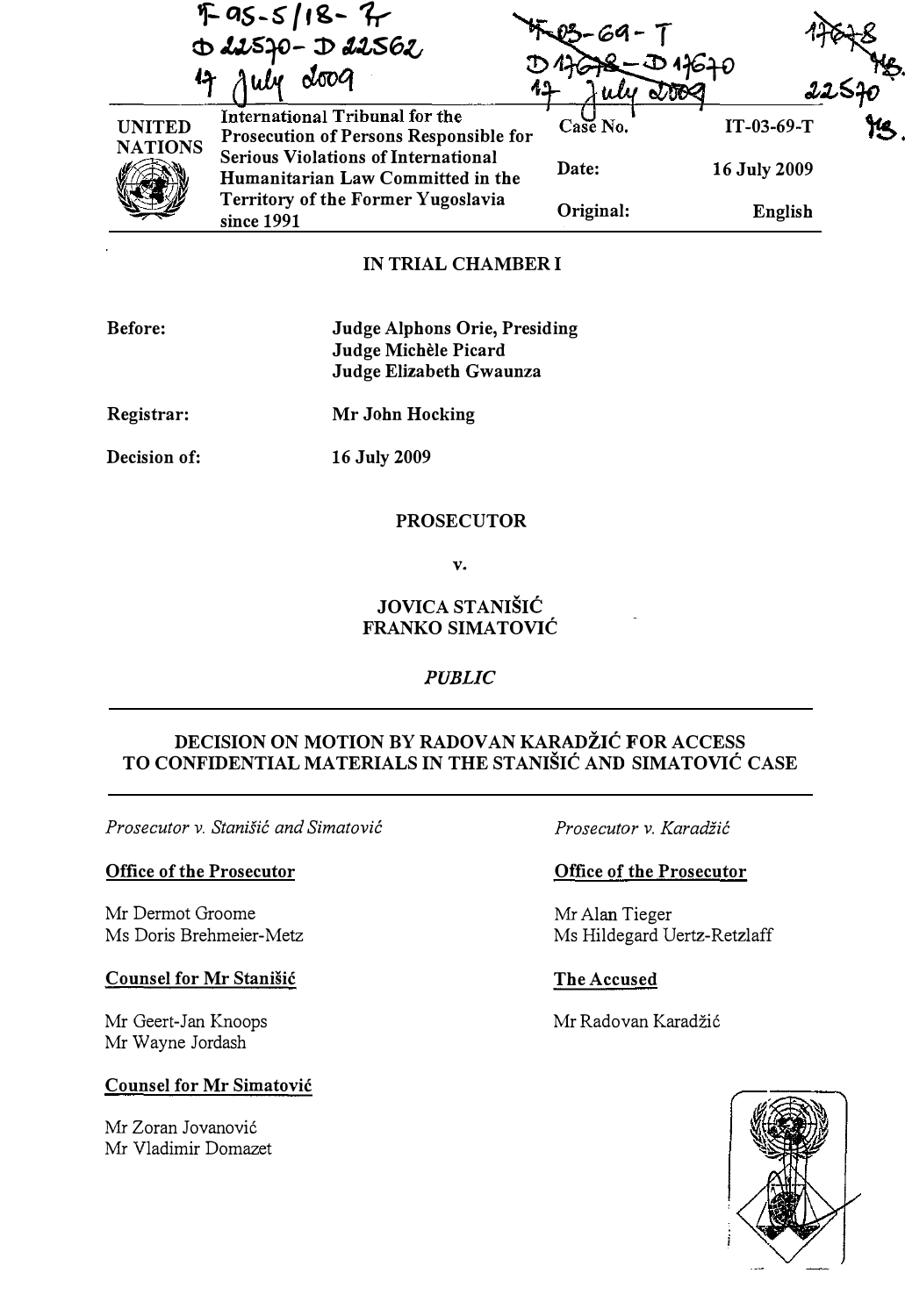$4-95 - 5118 - 8$ 

#### I. PROCEDURAL HISTORY AND SUBMISSIONS

1. On 14 April 2009, Mr Radovan Karadzi6 ("the Applicant") requested access to the following confidential and inter partes material from the Stanišić and Simatović case: (i) all closed and private session testimony transcripts; (ii) all closed session hearing transcripts; (iii) all confidential exhibits; and (iv) all confidential *inter partes* filings, submissions, and Chamber decisions in the present case.<sup>1</sup> On 28 April 2009, the Prosecution responded, requesting that the Motion be denied.<sup>2</sup>

2. The Applicant claims that the confidential information sought could be important for the effective investigation and preparation of his defence, and would materially assist his case.<sup>3</sup> He argues that there is a significant geographical overlap between his case and the Stanišić and Simatović case, since the Karadžić Indictment and the Stanišić and Simatović Indictment both involve crimes alleged to have occurred in Doboj, Sanski Most, Tmovo, Zvornik, and Srebrenica.<sup>4</sup> He submits that there is also a temporal overlap between the two cases, specifying that he faces charges covering the period from 1991 to November 1995<sup>5</sup>, while Stanišić and Simatović are charged with crimes that allegedly took place at Doboj in May 1992, at Trnovo in June and July 1995, and at Srebrenica in July 1995.<sup>6</sup> The Applicant further argues that he should be granted access to the requested materials on the basis of the principle of equality of arms.<sup>7</sup>

3. The Applicant assures the Chamber that he would respect all protective measures placed on him by the operation of Rule 75 of the Tribunal's Rules of Procedure and Evidence ("Rules"), should the Chamber grant the Motion.<sup>8</sup> Finally, the Applicant clarifies that he seeks disclosure of the requested material on a continuous basis, as the Stanišić and Simatović case is ongoing.<sup>9</sup>

Motion by Radovan Karadžić for Access to Confidential Materials in the Stanišić and Simatović case, 14 April 2009 ("Motion"), paras 1, 13. In this Decision, unless otherwise indicated, the Chamber will refer to the material sought as "confidential", rather than "inter partes and confidential".

 $^2$  Prosecution Response to Motion by Radovan Karadžić for Access to Confidential Materials in the Stanišić and Simatović case, 28 April 2009 ("Response"), paras 1-3, 8-16.

<sup>&</sup>lt;sup>3</sup> Motion, paras 6, 10-11, 13.

 $<sup>4</sup>$  Motion, paras 6-7.</sup>

<sup>&</sup>lt;sup>5</sup> The Motion makes an incorrect reference to "2005" in para. 8, cf. Third Amended Indictment against Karadzić and Mladić (IT-95-5/18), 27 February 2009, para. 6.

 $<sup>6</sup>$  Motion, paras 6, 8.</sup>

<sup>7</sup>Motion, paras 6, II.

<sup>&</sup>lt;sup>8</sup> Motion, para. 5.

<sup>&</sup>lt;sup>9</sup> Motion, para. 14.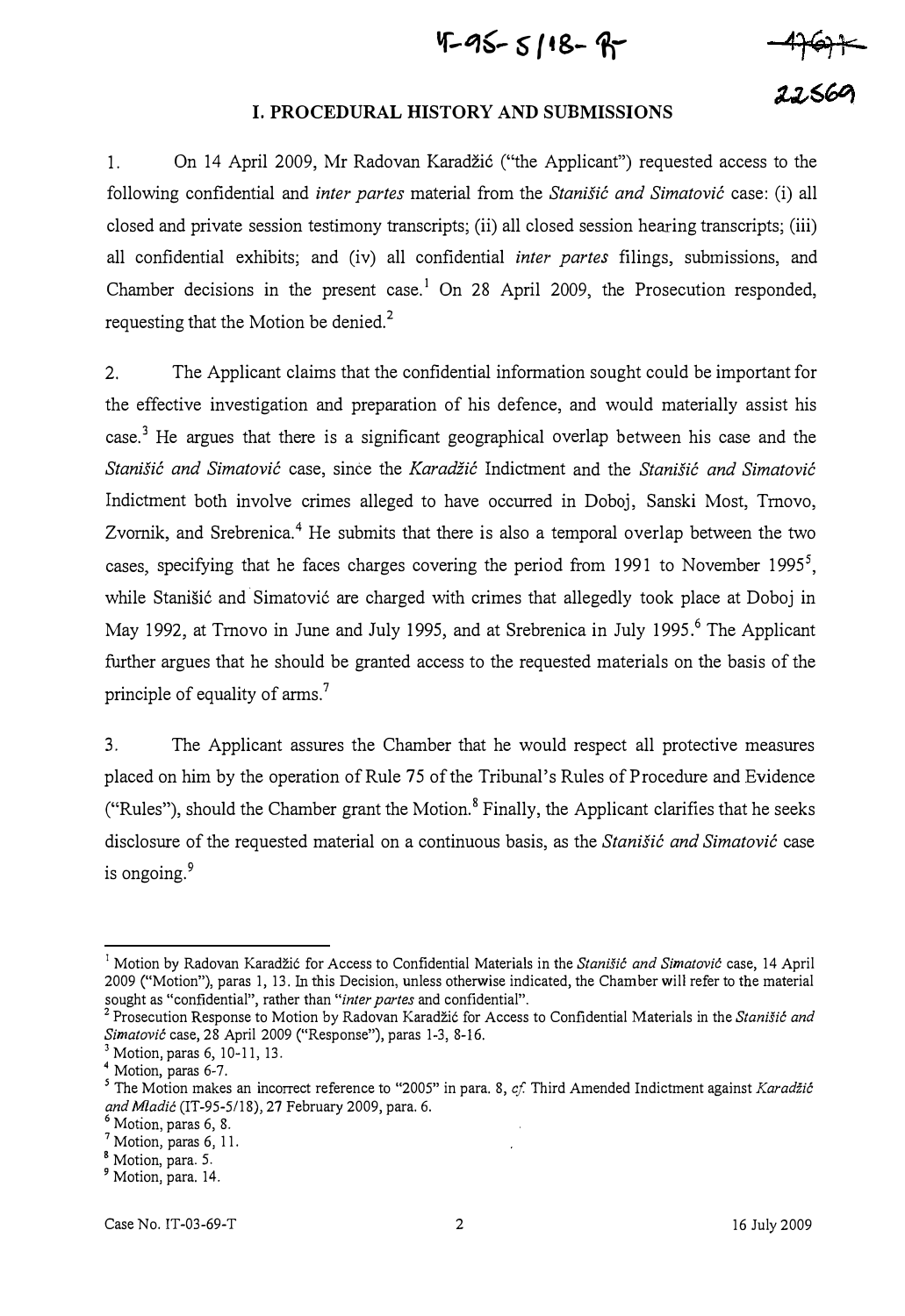$4-95-5/18-7$ 

4. The Prosecution concurs with the Applicant that the Stanistic and Simatovic case and that of the Applicant overlap both temporally and geographically.<sup>10</sup> However, the Prosecution submits that access should not be granted to the Applicant insofar as it relates to "nonevidentiary materials", namely categories (ii) and (iv) mentioned above.<sup>11</sup> Furthermore, the Prosecution opposed the Motion, submitting that it was premature, since no evidentiary materials had been entered into the record at the time of the Motion.<sup>12</sup>

5. The Prosecution objects to the Applicant's immediate access to material subject to Rule 70 of the Rules, for which the consent of the provider is necessary.<sup>13</sup> It will, however, seek consent of the Rule 70 providers to facilitate the Applicant's subsequent access.<sup>14</sup>

6. The Prosecution also requests that it be allowed to withhold material from the Applicant that may relate to protected witnesses in the Stanistic and Simatovic case, who may be called in the Karadžić case and for whom delayed disclosure may be justified.<sup>15</sup> The Prosecution submits that decisions from the Karadžić Trial Chamber would govern the timing of disclosure related to witnesses in the Karadžić case who also appear on the witness list in the *Stanišić and Simatović* case.<sup>16</sup> It further submits that if the Prosecution subsequently decides not to call one or more protected witnesses from this case in the Karadžić case, it will notify the Registry to allow access to the relevant materials in this case.<sup>17</sup>

#### II. APPLICABLE LAW

7. When requesting access to confidential *inter partes* material, the applicant must identify or describe the material he or she seeks by its general nature and show a legitimate forensic purpose for gaining access to it.<sup>18</sup> Such purpose may be established by showing the existence of a geographical and temporal nexus between the applicant's case and the case

 $10$  Response, paras 2, 8.

<sup>&</sup>lt;sup>11</sup> Response, paras 3, 15.

<sup>&</sup>lt;sup>12</sup> Response, paras 2, 8.

<sup>&</sup>lt;sup>13</sup> Response, para. 11.

 $14$  Ibid.

<sup>&</sup>lt;sup>15</sup> Ibid.

<sup>&</sup>lt;sup>16</sup> Response, footnote 29.

 $17$  Ibid.

<sup>&</sup>lt;sup>18</sup> Prosecutor v. Mrkšić et al., Appeals Chamber, Decision on Veselin Šljivančanin's Motion Seeking Access to Confidential Material in the Kordic and Čerkez Case, 22 April 2008 ("Mrkšić Decision"), para. 7; Prosecutor v. Krajisnik, Appeals Chamber, Decision on "Motion by Mico StaniSic for Access to All Confidential Materials in the Krajišnik Case" ("*Krajišnik* Decision"), 21 February 2007, p. 4.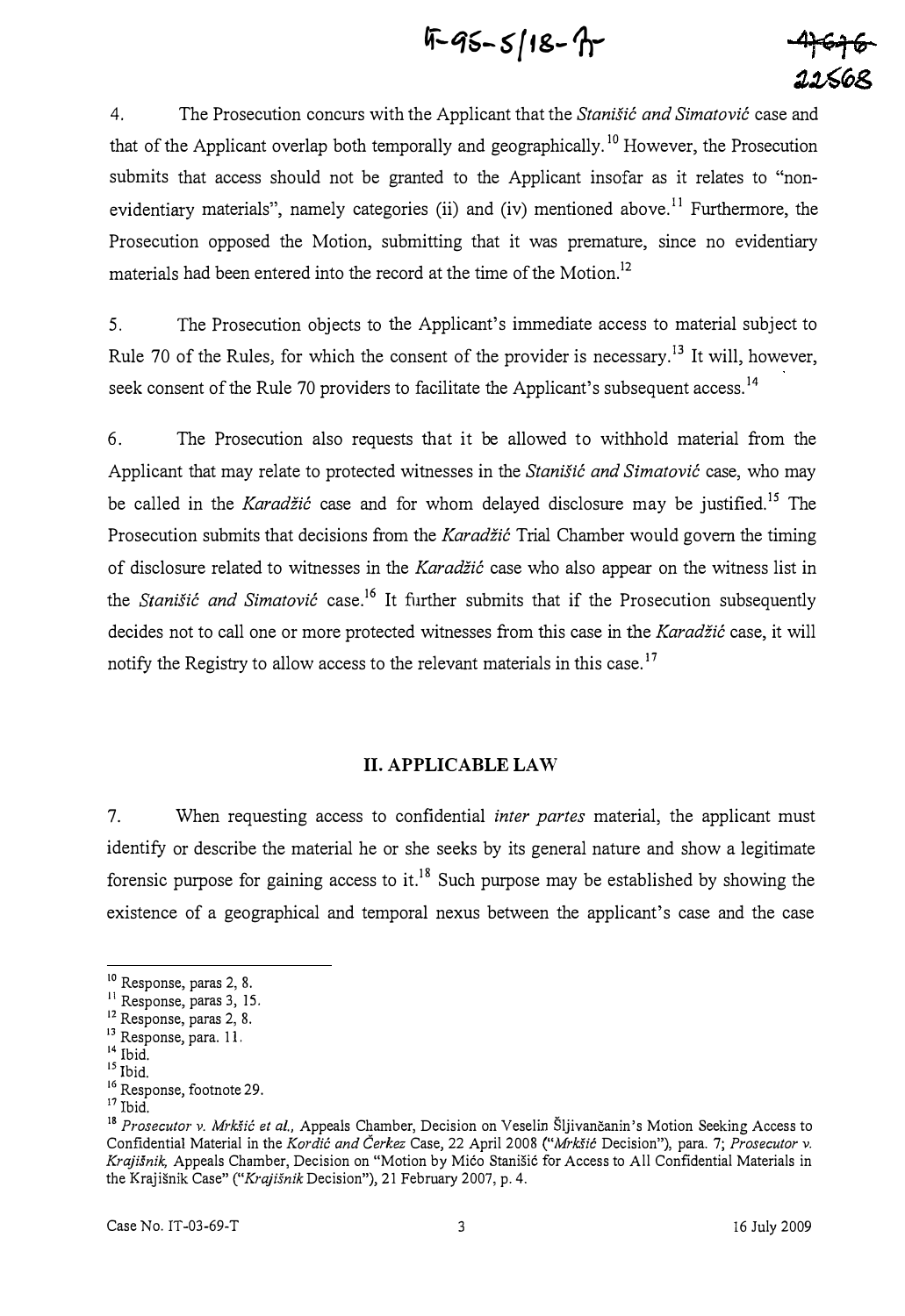$$
F-45-5/18-9
$$

 $47676$  $2256 +$ 

from which the material is sought.<sup>19</sup> Furthermore, the Chamber must be satisfied that there is a good chance that access to the material would materially assist the applicant in his or her  $case.<sup>20</sup>$ 

8. As for material that has been provided pursuant to Rule 70 of the Rules, the Prosecutor must obtain the consent of the provider before the material or its source can be disclosed to another accused before the Tribunal.<sup>21</sup> This is the case even where the Rule 70 provider has consented to the disclosure of the material in one or more prior cases.<sup>22</sup>

9. Pursuant to Rule 75 (F) (i) of the Rules, protective measures that have been ordered for a witness or victim in any proceedings before the Tribunal shall continue to have effect mutatis mutandis in any other proceedings, unless and until they are rescinded, varied, or augmented.

#### III. DISCUSSION

10. The Chamber is satisfied that the Applicant identified the material sought with sufficient specificity. The Chamber finds that there is a geographical and temporal nexus between the two cases as regards crimes alleged to have been committed in Bosnia and Herzegovina ("BiH"). While the Accused in this case are charged with crimes alleged to have occurred in Croatia and BiH, the Karadžić Indictment is geographically limited in scope to BiH.<sup>23</sup> Therefore, the Chamber considers that the Applicant failed to show a geographical overlap between his case and the Stanišić and Simatović case as far as the latter is concerned with events in Croatia.

II. The Prosecution pointed out that a legitimate forensic purpose had not been established, submitting that without any evidence tendered by the time the Motion was filed, the access to the confidential material in this case would not materially assist the Applicant in the preparation of his own case. However, the Chamber considers that the Applicant seeks access to confidential material on an ongoing basis, and that the presentation of evidence has recently commenced in this case. Accordingly, the Chamber finds that the Applicant has

<sup>&</sup>lt;sup>19</sup> Mrkšić Decision, para. 7; Krajišnik Decision, pp. 4-5.

<sup>20</sup> Mrkšić Decision, para. 7; Krajišnik Decision, p. 4.

<sup>&</sup>lt;sup>21</sup> Krajišnik Decision, pp. 5-6.

 $22$  Krajišnik Decision, p. 6.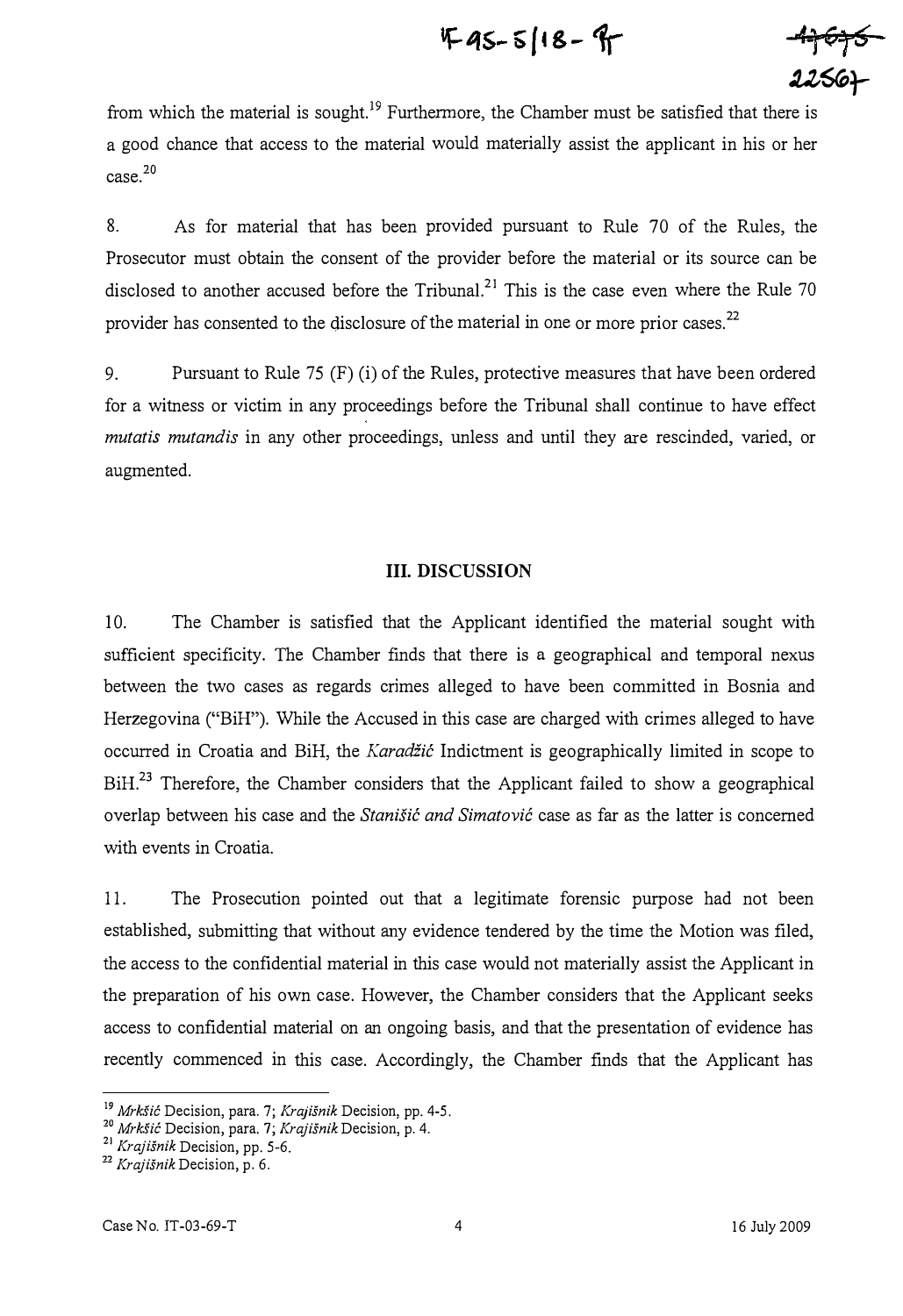$$
4 - 95 - 5/18 - 9
$$

 $-49644$ 22566

shown a legitimate forensic purpose for being granted access to categories (i) and (iii) as described above, namely all closed and private session testimony transcripts, as well as all confidential exhibits, as long as they do not relate to crimes that allegedly took place in Croatia.

12. As regards categories (ii) and (iv), the Chamber finds that the Applicant will be able to better understand and malce use of confidential exhibits and transcripts of testimony in the Stanišić and Simatović case if he has access to the filings, submissions, decisions, and hearing transcripts related to such material. In this respect, the Chamber recalls that the applicable standard is that there be a "good chance" that the confidential materials will materially assist the case of the party seeking access and that it does not require an accused seeking access to confidential materials "to establish a specific reason that each individual item is likely to be useful".<sup>24</sup> The principle of equality of arms also supports giving the Applicant a similar possibility to understand the proceedings and evidence, and evaluate their relevance to his own case, in common with the Prosecution, which has access to all *inter partes* filings.<sup>25</sup> Accordingly, as stated by the Appeals Chamber, once an applicant has been granted access to confidential exhibits and confidential closed and private session testimony transcripts of another case before the Tribunal, he or she should not be prevented from accessing filings, submissions, decisions, and hearing transcripts which may relate to such confidential material.<sup>26</sup>

13. As is the practice of the Tribunal, the Prosecution and the Accused in this case will have the opportunity to request the Chamber to grant any additional protective measures or redactions<sup>27</sup>, or withhold certain specifically identified material<sup>28</sup> showing that there is no basis to establish even a "good chance" that the specified material would materially assist the case of the Applicant, should they deem it necessary.

<sup>&</sup>lt;sup>23</sup> See Third Amended Indictment against Karadžić and Mladić (IT-95-5/18), 27 February 2009.

<sup>&</sup>lt;sup>24</sup> Prosecutor v. Vidoje Blagojević and Dragan Jokić, Appeals Chamber, Decision on Motion by Radivoje Miletić for Access to Confidential Information, 9 September 2005 ("Miletić Decision"), p. 4.

<sup>&</sup>lt;sup>25</sup> Prosecutor v. Vidoje Blagojević and Dragan Jokić, Appeals Chamber, Decision on Motions for Access to Confidential Materials, 16 November 2005 ("Nikolić and Gvero Decision"), para. 11.

 $26$  Prosecutor v. Dragomir Milošević, Appeals Chamber, Decision on Radovan Karadžić's Motion for Access to Confidential Materials in the Dragomir Milošević Case, 19 May 2009, para. 11.

<sup>27</sup> Prosecutor v. Dragomir Milošević, Appeals Chamber, Decision on Momčilo Perišić's Request for Access to Confidential Material in the Dragomir Milosevic Case, 27 April 2009, paras 15, 19; Nikolic and Gvero Decision, paras 16, 19(c).

<sup>&</sup>lt;sup>26</sup> Prosecutor v. Momčilo Perišić, Trial Chamber, Decision on Motion by Radovan Karadžić for Access to Confidential Material in the Perišić Case, 26 May 2009, para. 20.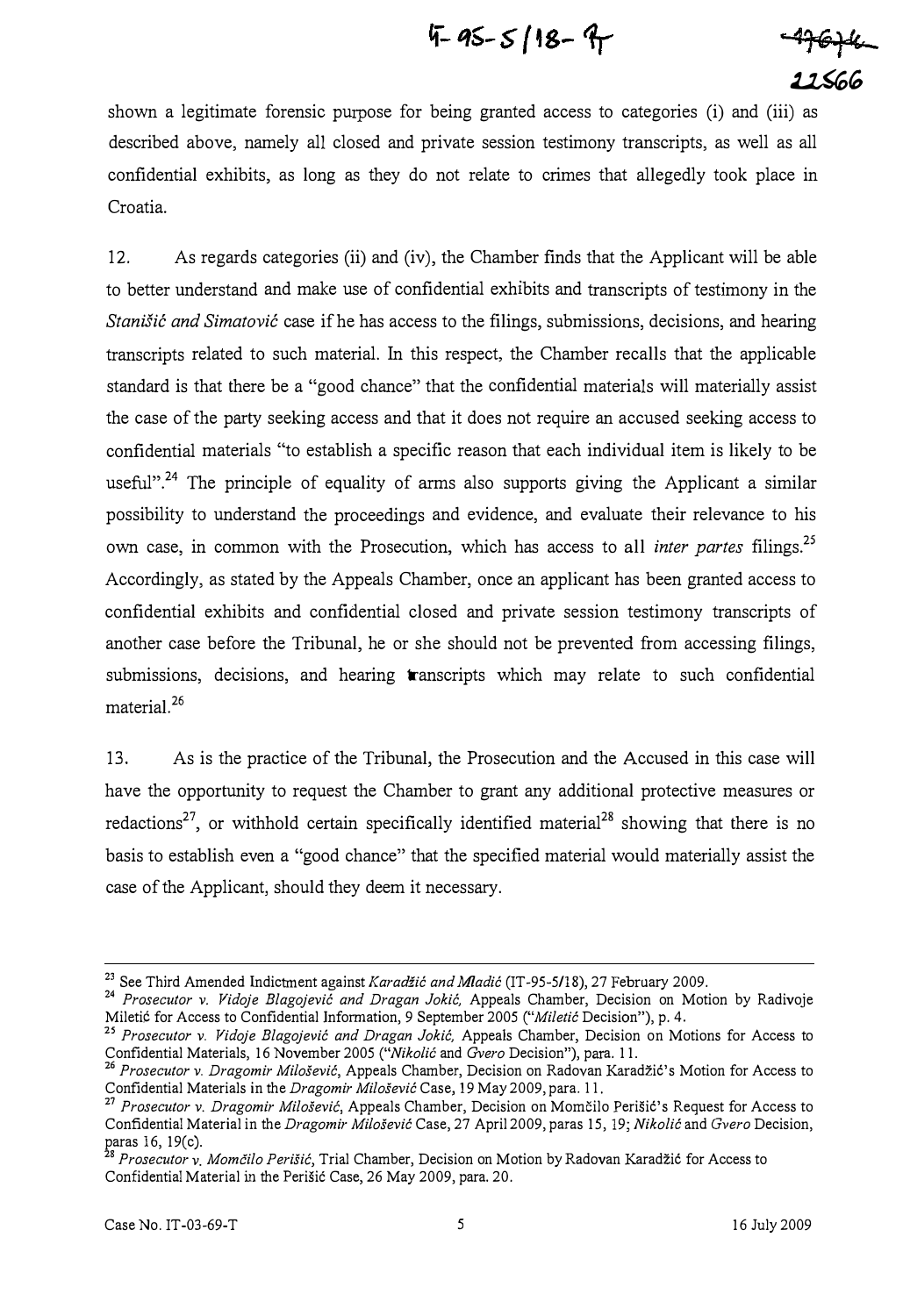$$
4 - 45 - 5
$$

<del>-17613</del> 22565

14. The Chamber agrees with the Prosecution's approach with respect to witnesses for whom delayed disclosure may be justified in the Karadžić case. Mindful of any order for delayed disclosure pursuant to Rule 69 of the Rules issued in the Karadžić case, and any pending or future application under that rule, the Chamber allows the Prosecution to withhold the relevant material until the Trial Chamber seized of the Karadžić case has decided on the matter.

15. Finally, the Chamber holds that no confidential material provided to the Prosecution or Defence under Rule 70 of the Rules should be disclosed to the Applicant unless the provider of such material has consented. Consequently, the Prosecution and Defence in the Stanišić and Simatović case shall approach the providers of such material with a view to obtaining their consent.

#### IV. DISPOSITION

16. For the foregoing reasons and pursuant to Rules 54, 70, and 75 of the Rules, the Chamber

GRANTS the Motion in part;

DENIES the Motion to the extent that it relates to alleged crimes that took place in Croatia (hereinafter, "material" does not refer to crimes which allegedly took place in Croatia);

ORDERS the Prosecution and the Defence, on an ongoing basis, to identify to the Registry the following confidential material in the case of *Prosecutor v. Stanistic and Simatovic* which is not subject to Rule 70, or any delayed disclosure ordered by the Karadžić Trial Chamber pursuant to Rule 69 of the Rules, for disclosure to the Applicant:

- (i) all closed and private session transcripts;
- (ii) all confidential exhibits;
- (iii) all confidential filings and submissions (including all confidential Chamber decisions);

ORDERS the Prosecution and the Defence to determine without undue delay which of the requested material is subject to the provisions of Rule 70 of the Rules, and contact the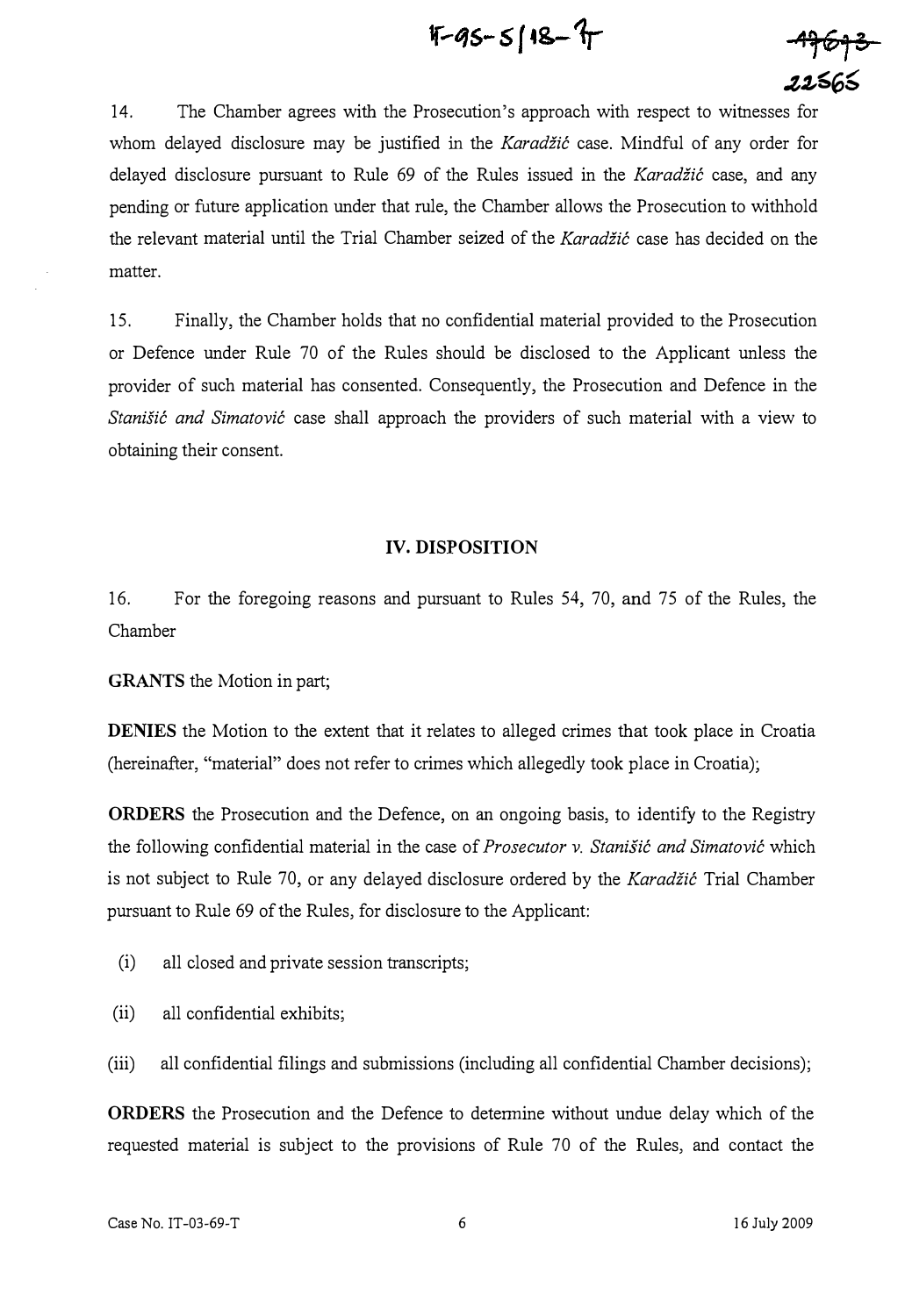$$
4 - 3 - 5 = 18 - 7
$$

<del>-4 fo†</del>ee<br>11Sok

providers of such material to seek their consent for disclosure to the Applicant, and, where such consent is given, to notify the Registry thereof;

INVITES the Prosecution and the Defence, if deemed necessary, and without undue delay, to file a request to the Chamber for non-disclosure of specified material, additional protective measures, or redactions before identifying the above material to the Registry;

### REQUESTS the Registry:

- (i) to disclose to the Applicant, all of his legal associates and any employees who have been instructed or authorised by the Applicant and his legal associates the following material:
	- (a) the confidential, non-Rule 70 material once it has been identified by the Prosecution and Defence in accordance with this decision; and
	- (b) the Rule 70 material once the Prosecution and Defence have identified such material upon receiving consent from the Rule 70 providers;
- (ii) to withhold from disclosure to the Applicant, all of his legal associates and any employees who have been instructed or authorised by the Applicant and his legal associates material for which non-disclosure, additional protective measures, or redactions are requested, until the Chamber has issued a decision on the request;

ORDERS the Applicant, if disclosure to specified members of the public is directly and specifically necessary for the preparation and presentation of the Applicant's case, file a motion to the Chamber seeking such disclosure. For the purpose of this decision, "the public" means and includes all persons, governments, organisations, entities, clients, associations, and groups, other than the Judges of the Tribunal, the staff of the Registry, the Prosecutor and his representatives, and the Applicant, his legal associates and any employees who have been instructed or authorised by the Applicant and his legal associates to have access to the confidential material from this case. "The public" also includes, without limitation, family members, and friends of the Applicant; accused and defence counsel in other cases or proceedings before the Tribunal; the media; and joumalists;

ORDERS that if, for the purposes of the preparation of the Applicant's defence, confidential material is disclosed to the public  $-$  pursuant to prior authorisation by the Chamber  $-$  any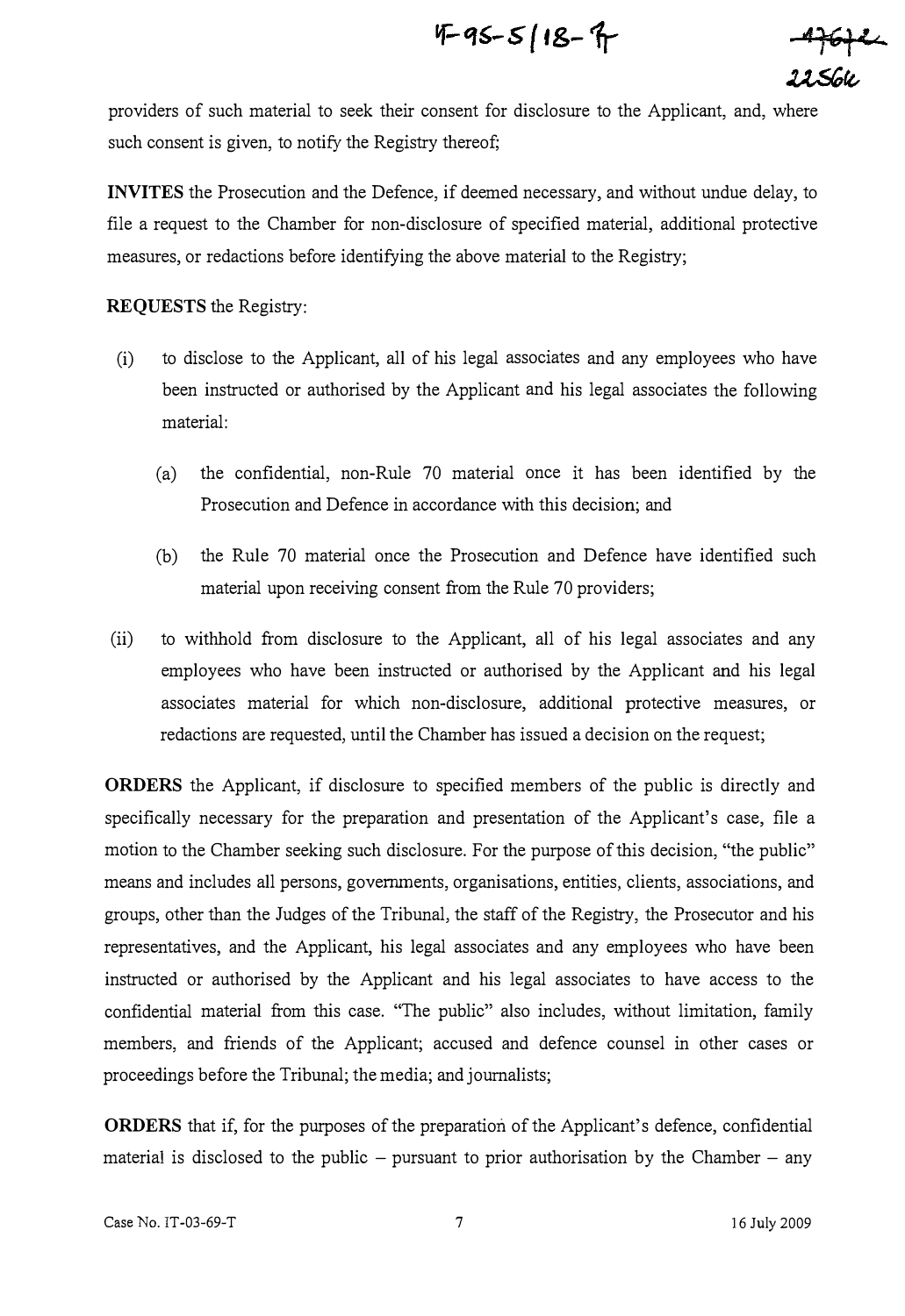$4 - 95 - 518 - 7$ 

4<del>764</del>

I2563 person to whom disclosure of the confidential material is made shall be informed that he or she is forbidden to copy, reproduce or publicise, in whole or in part, any confidential information or to disclose it to any other person, and further that, if any such person has been provided with such information, he or she must return it to the Applicant or his legal associates as soon as the information is no longer needed for the preparation of his defence;

ORDERS that the Applicant, his legal associates and any employees who have been instructed or authorised by the Applicant and his legal associates to have access to the confidential material from this case, and any other persons for whom disclosure of the sought material is granted by a separate decision shall not;

- (i) disclose to any members of the public the names of witnesses, their whereabouts, transcripts of witness testimonies, exhibits, or any information which would enable them to be identified and would breach the confidentiality of the protective measures already in place;
- (ii) disclose to any members of the public any documentary evidence or other evidence, or any written statement of a witness or the contents, in whole or in part, of any confidential evidence, statement of prior testimony; or
- (iii) contact any witness whose identity was subject to protective measures;

ORDERS that any persons for whom disclosure of the confidential material from this case is granted by a separate decision shall return to the Applicant or his legal associates the confidential material which remains in their possession as soon as it is no longer needed for the preparation of the Applicant's case;

ORDERS that the Applicant, his legal associates and any employees who have been instructed or authorised by the Applicant and his legal associates to have access to the confidential material from this case shall return to the Registry the confidential material which remains in their possession as soon as it is no longer needed for the preparation of the Applicant's case;

ORDERS that nothing in this decision shall affect the disclosure obligations of the Prosecution under Rules 66 and 68 of the Rules; and